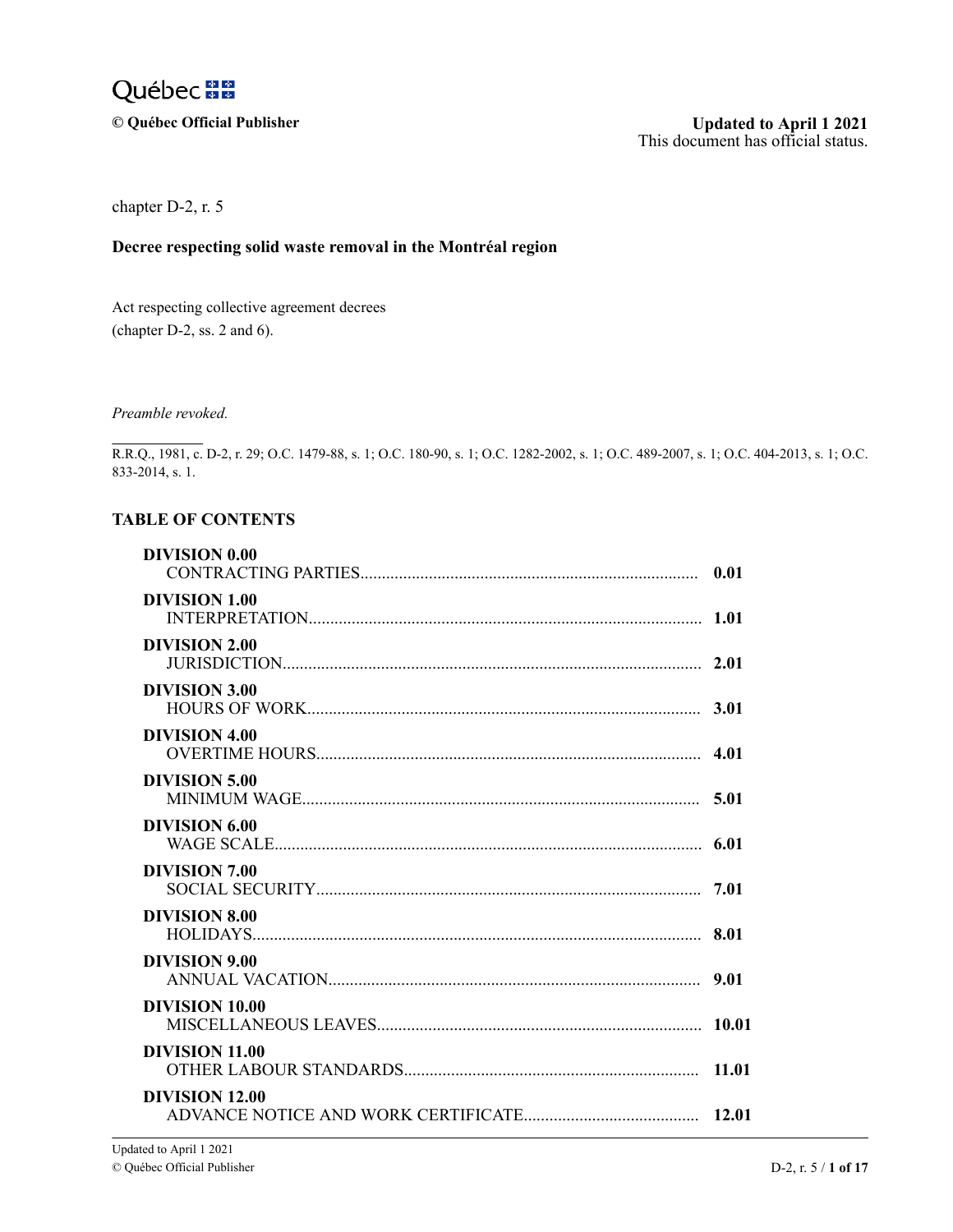| <b>DIVISION 13.00</b> |       |
|-----------------------|-------|
| TERM                  | 13.01 |

# **SCHEDULE I**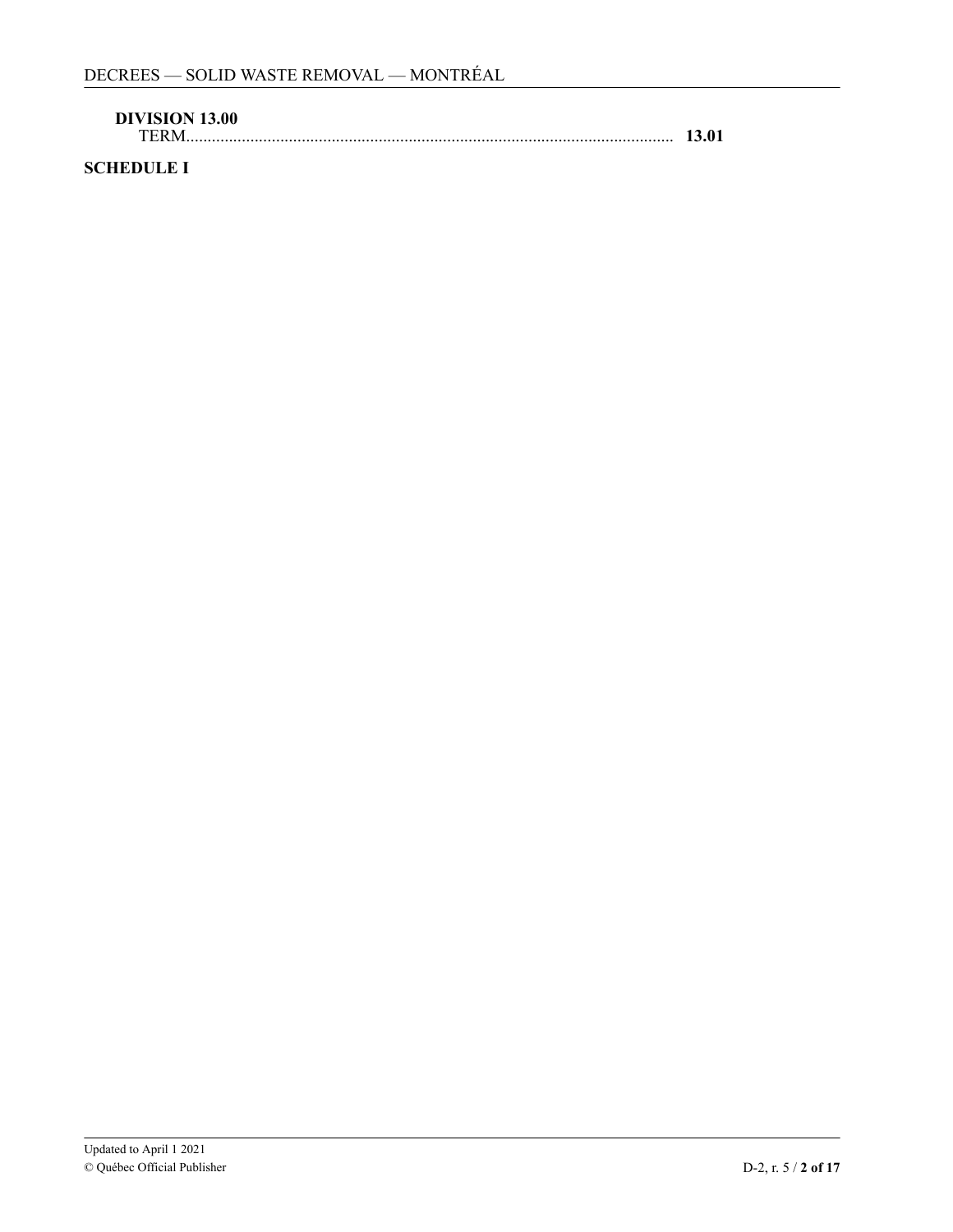### <span id="page-2-0"></span>**DIVISION 0.00**

### CONTRACTING PARTIES

O.C. 833-2014, s. 2.

**0.01.** The contracting parties to this Decree are the following:

- (1) for the employer party:
- *(a)* Réseau environnement inc.;
- *(b)* Association des transporteurs de déchets solides "ATDS";
- (2) for the union party:
- *(a)* Teamsters Québec, local 106;

*(b)* TUAC, local 501.

O.C. 833-2014, s. 2.

# **DIVISION 1.00**

### **INTERPRETATION**

 $1.01.$ **1.01.** In this Decree, unless the context indicates otherwise, the following expressions mean:

(1) "helper" : employee who participates in the removal, transportation or unloading of solid waste;

detritus, incineration and demolition residue, domestic garbage, rubbish, rubble and other trash solid at 20 °C; any product mentioned above that is collected for the purposes of recovery or recycling is also included. (2) "solid waste" : any waste product solid at 20  $^{\circ}$ C from industrial, commercial or agricultural activities,

Automobile bodies, soils and sands soaked with hydrocarbons, pesticides, explosive or spontaneously flammable products, pathological waste, manure, mining residues and radioactive waste, muds and solid residues from pulp and paper mills or from sawmills are excluded;

(3) "class A employee" : employee who has completed 500 hours of work with the employer;

- (4) "class B employee" : employee who has not completed 500 hours of work with the employer;
- (5) *(paragraph revoked);*

2 incinerator, or any other disposal site; this operation includes the treatment or valorization of recyclable , materials where such operation is performed by the employees who are assigned to the removal or transportation of solid waste; (6) "unloading" : disposing of waste in a landfill site, a dry materials disposal site, a transfer station, an

(7) "commercial division" : division where the work not included in the municipal division is carried out;

. an employer and a municipality; (8) "municipal division" : division where the work is performed under an agreement entered into between

;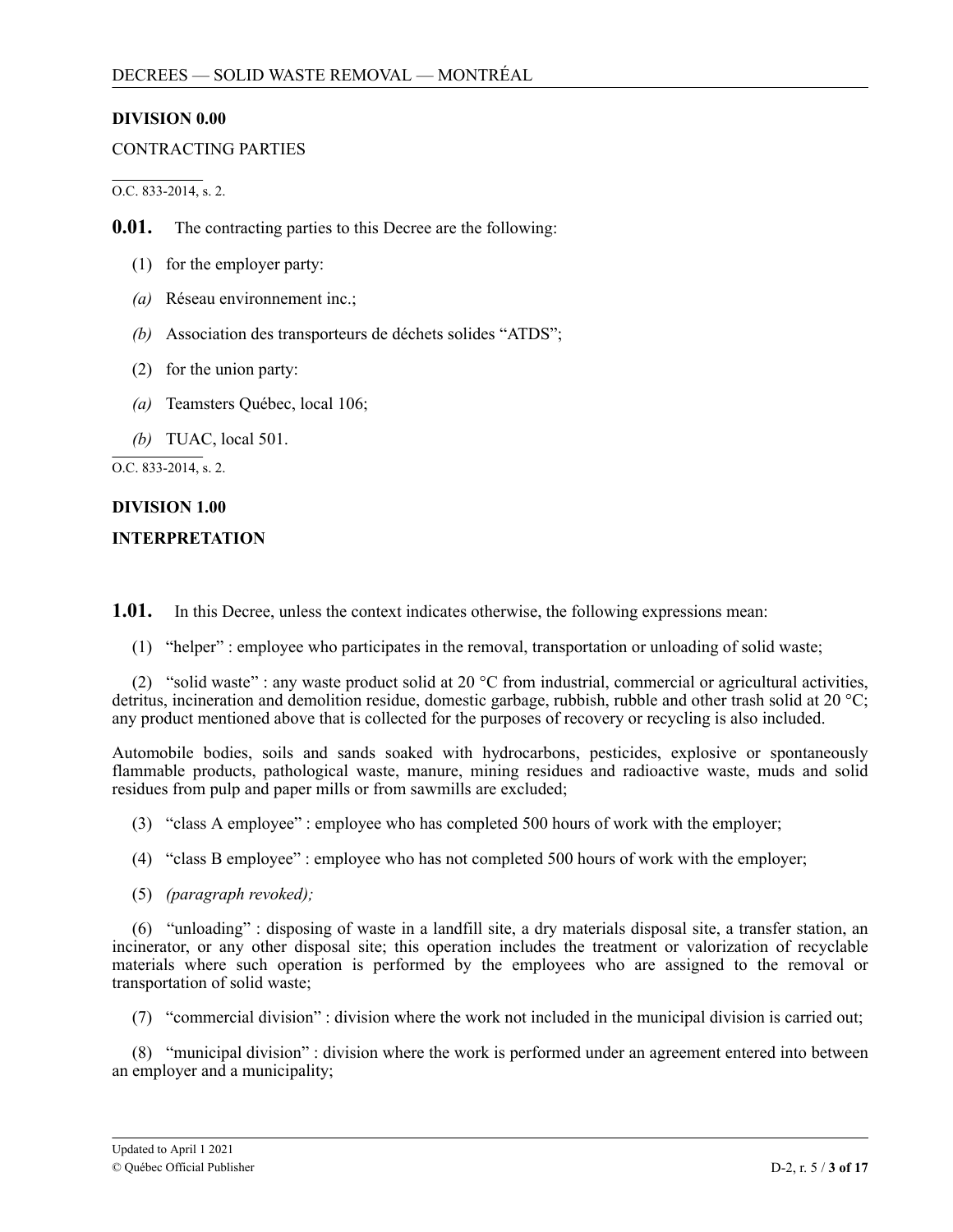<span id="page-3-0"></span>(9) "driver, side-loading truck" : employee whose tasks consist in driving a side-loading vehicle and collecting, without a helper, solid waste;

(10) "removal" : collection, transportation and unloading of solid waste;

(11) "spouse" : means either of 2 persons who:

*(a)* are married or in a civil union and cohabiting;

*(b)* being of opposite sex or the same sex, are living together in a *de facto* union and are the father and mother of the same child;

*(c)* are of opposite sex or the same sex and have been living together in a *de facto* union for 1 year or more;

(11.1) "relative" : the employee's spouse, the child, father, mother, brother, sister and grandparents of the employee or the employee's spouse as well as those persons' spouses, their children, and their children's spouses. The following are also considered to be an employee's relative for the purposes of this Decree:

*(a)* a person having acted, or acting, as a foster family for the employee or the employee's spouse;

*(b)* a child for whom the employee or the employee's spouse has acted, or is acting, as a foster family;

*(c)* a tutor or curator of the employee or the employee's spouse or a person under the tutorship or curatorship of the employee or the employee's spouse;

*(d)* an incapable person having designated the employee or the employee's spouse as mandatary;

*(e)* any other person in respect of whom the employee is entitled to benefits under an Act for the assistance and care the employee provides owing to the person's state of health;

(12) "continuous service" : means an uninterrupted period during which the employee is bound to the employer by a contract of employment, even if the performance of the work has been interrupted without cancellation of the contract, and a period during which fixed term contracts succeed one another without an interruption that would, in the circumstances, give cause to conclude that the contract was not renewed.

R.R.Q., 1981, c. D-2, r. 29, s. 1.01; O.C. 2220-82, s. 1; O.C. 2278-84, s. 1; O.C. 1479-88, s. 2; O.C. 990-95, s. 2; O.C. 736-2005, s. 1; O.C. 761-2015, s. 1; O.C. 597-2018, s. 1; O.C. 288-2021, s. 1.

### **DIVISION 2.00**

### 2 **JURISDICTION**

1 2 **2.01. Territorial jurisdiction:** This Decree applies to the territory of the municipalities listed in Schedule I and included in administrative regions 06, 13, 14, 15 and 16 established by Décret concernant la révision des limites des régions administratives du Québec (chapter D-11, r. 1).

R.R.Q., 1981, c. D-2, r. 29, s. 2.01; O.C. 2278-84, s. 2; O.C. 990-95, s. 3.

**2.02. Industrial jurisdiction:** This Decree applies to the collection, transport or unloading of solid waste for others.

R.R.Q., 1981, c. D-2, r. 29, s. 2.02.

**2.03. Exceptions:** This Decree does not apply:

*(a)* to the employee of a municipality that carries out the collection, transport or unloading of solid waste for the tax payers of the municipality;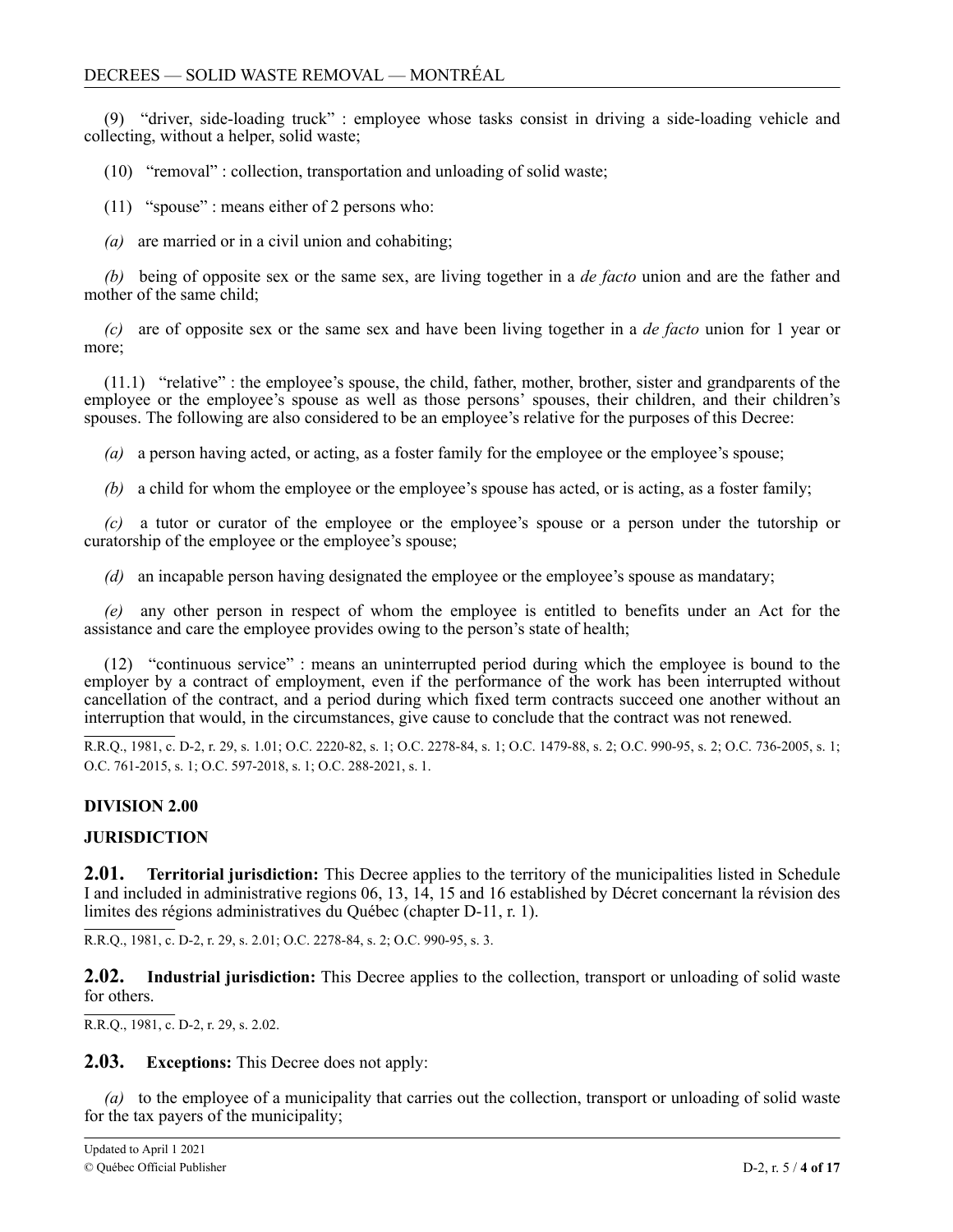<span id="page-4-0"></span>*(b)* to the employee whose employment does not appear in the wage schedule in Division 6.00;

*(c)* to the enterprise that has the collection, transport or unloading of its solid waste carried out by its own employees.

R.R.Q., 1981, c. D-2, r. 29, s. 2.03.

### **DIVISION 3.00**

### **HOURS OF WORK**

**3.01.** The standard workweek is 40 hours scheduled over not more than 6 days, from Monday through Saturday.

R.R.Q., 1981, c. D-2, r. 29, s. 3.01; O.C. 1293-99, s. 2; O.C. 736-2005, s. 2.

**3.02.** The standard workday shall not exceed 12 hours.

R.R.Q., 1981, c. D-2, r. 29, s. 3.02.

**3.03.** The employee may take half an hour off without pay to take his meal as soon as he has performed 5 hours of work.

The meal period is paid when the employee is not authorized to leave his work position.

R.R.Q., 1981, c. D-2, r. 29, s. 3.03.

**3.04.** The employer grants to the employee a 10-minute rest period with pay each day of work.

R.R.Q., 1981, c. D-2, r. 29, s. 3.04.

#### **DIVISION 4.00**

#### **OVERTIME HOURS**

**4.01.** Hours worked over and above the hours included in the standard workday or workweek or in excess of 12 hours during one of the holidays listed in section 8.02, are paid at time and one half the employee's hourly wage.

R.R.Q., 1981, c. D-2, r. 29, s. 4.01.

**4.02.** Hours worked on Sundays are paid double the employee's hourly wage.

 $R.R.O., 1981, c. D-2, r. 29, s. 4.02.$ 

**4.03.** For the purpose of overtime calculation, the annual vacation and the general holidays with pay shall be given the same status as workdays.

O.C. 2278-84, s. 3.

#### **DIVISION 5.00**

### **MINIMUM WAGE**

**5.01.** The employee is paid from the time he reports to work upon his employer's request. Time spent waiting or travelling included between the beginning or the end of the workday is considered as a part of the day.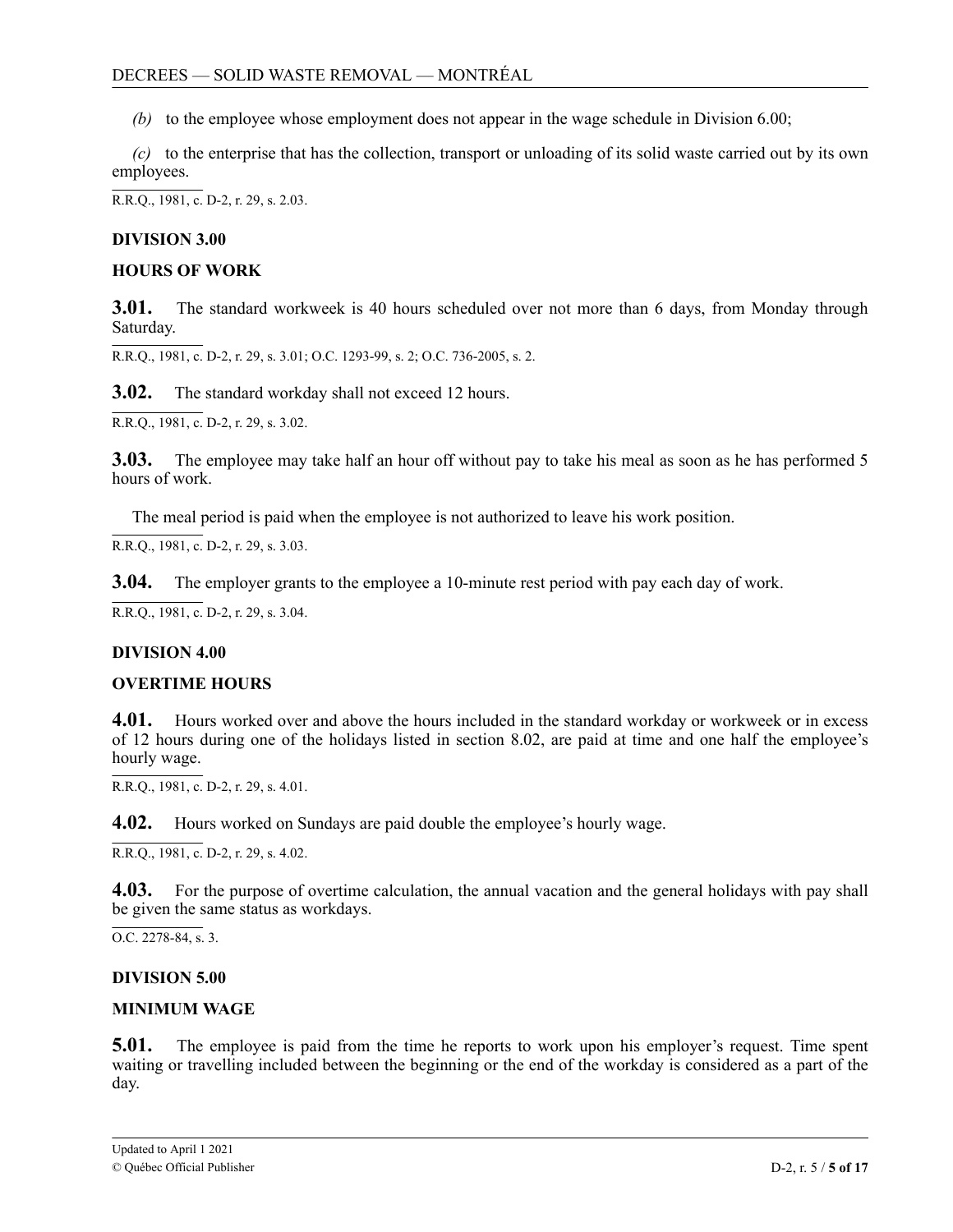<span id="page-5-0"></span>The employee is also remunerated during the entire trial or training period required by the employer.

R.R.Q., 1981, c. D-2, r. 29, s. 5.01; O.C. 736-2005, s. 3.

**5.02.** An employee who is on stand-by at home at his employer's request receives a minimum indemnity equal to 4.5 times his hourly wage.

R.R.Q., 1981, c. D-2, r. 29, s. 5.02; O.C. 990-95, s. 4.

**5.03.** The employee who reports to work at the beginning of his standard workday receives at least a wage equal to 4.5 times his hourly wage, except in the following cases:

*(a)* when there is no work for a reason beyond the employer's control;

*(b)* when the employee was notified not to report to work at least 1 hour before the beginning of his workday.

R.R.Q., 1981, c. D-2, r. 29, s. 5.03.

**5.04.** The employee called to work during one of the holidays listed in section 8.02 receives a wage at least equal to 4.5 times his hourly wage.

R.R.Q., 1981, c. D-2, r. 29, s. 5.04.

**5.05.** An employee called to work on Sundays receives a wage at least equal to 4.5 times the increased hourly wage increased in accordance with section 4.02 that he receives during 1 standard workday, except where he completes his standard workday on Saturday.

R.R.Q., 1981, c. D-2, r. 29, s. 5.05; O.C. 1293-99, s. 3.

### **DIVISION 6.00**

### **WAGE SCALE**

**6.01.** The minimum hourly wage is the following:

| <b>Class of employment</b>     | As of<br>2018 05 23 | As of<br>2019 05 23 | As of<br>2020 05 23 | As of<br>2021 05 23 |
|--------------------------------|---------------------|---------------------|---------------------|---------------------|
| 1. Class A employee:           |                     |                     |                     |                     |
| $(A)$ driver:                  |                     |                     |                     |                     |
| i. self-loading truck:         | \$22.00             | \$22.40             | \$22.80             | \$23.30             |
| ii. side-loading truck:        | \$22.89             | \$23.29             | \$23.69             | \$24.19             |
| iii. other vehicle:            | \$21.79             | \$22.19             | \$22.59             | \$23.09             |
| B) helper:                     | \$21.47             | \$21.87             | \$22.27             | \$22.77             |
| 2. Class B employee:           |                     |                     |                     |                     |
| (A) truck driver any category: | \$21.21             | \$21.61             | \$22.01             | \$22.51             |
| (B) helper:                    | \$20.93             | \$21.33             | \$21.73             | \$22.23.            |

R.R.Q., 1981, c. D-2, r. 29, s. 6.01; O.C. 2220-82, s. 2; O.C. 2278-84, s. 4; O.C. 1479-88, s. 3; O.C. 180-90, s. 2; O.C. 618-90, s. 2; O.C. 990-95, s. 5; O.C. 1293-99, s. 4; O.C. 800-2003, s. 1; O.C. 489-2007, s. 2; O.C. 320-2010, s. 1; O.C. 404-2013, s. 2; O.C. 597-2018, s. 2.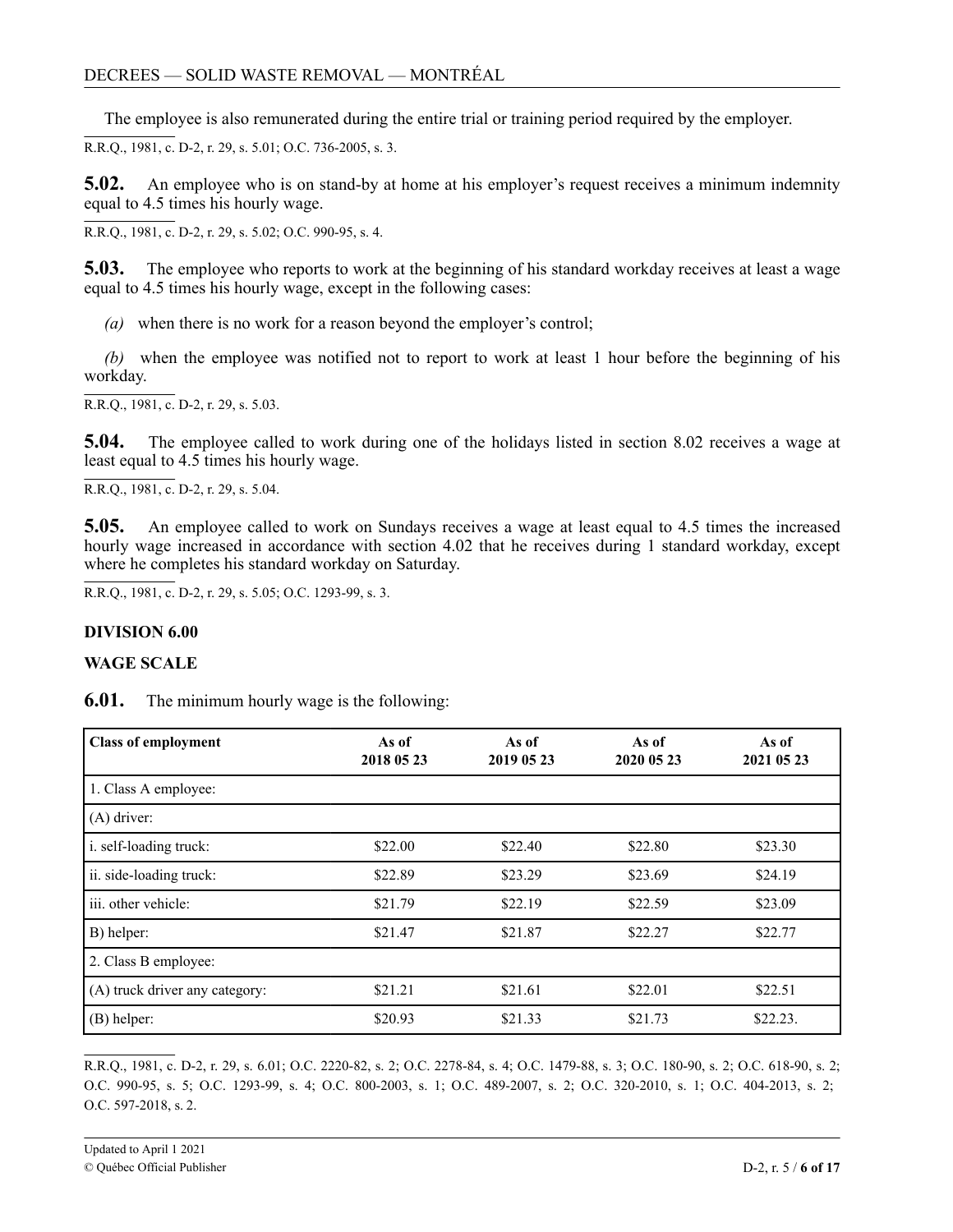<span id="page-6-0"></span>**6.02.** Wages are paid in cash at every pay period by bank transfer, in cash or by cheque in a sealed envelope and, in all cases, the following particulars appear on the envelope, on the cheque stub or on a separate earnings statement:

- (1) the employer's name;
- (2) the employee's name;
- (3) the employee's number;
- (4) the employee's classification;
- (5) the date of payment and the corresponding work period;
- (6) the number of hours paid at the regular rate;
- (7) the number of overtime hours paid or compensated for by a holiday, with the applicable increase;
- (8) the nature and amount of the premiums, indemnities or allowances paid;
- (9) the wage rate;
- (10) the amount of the gross wages;
- (11) the nature and amount of the deductions made;
- (12) the amount of the net wages paid to the employee.

R.R.Q., 1981, c. D-2, r. 29, s. 6.02; O.C. 990-95, s. 6.

**6.03.** A class A employee working for a commercial division, whose standard workday begins between 1 : 00 p.m. and 3 :00 a.m. the next day, receives \$0.20 per hour as a premium. Such a premium does not apply when the increase for overtime hours is applied.

R.R.Q., 1981, c. D-2, r. 29, s. 6.03; O.C. 2278-84, s. 5; O.C. 1293-99, s. 5; O.C. 597-2018, s. 3.

**6.04.** The employee who, on a workday, performs tasks remunerated at different rates, receives, for the day, the wage applicable to the task which is best remunerated.

 $\overline{O.C. 990-95, s. 7}.$ 

### **DIVISION 7.00**

### **SOCIAL SECURITY**

**7.01.** This Division applies to the class A employee only.

R.R.Q., 1981, c. D-2, r. 29, s. 7.01; O.C. 597-2018, s. 3.

7 **7.02.** A monthly premium is payable jointly by the employer and the employee to the Comité paritaire des boueurs de la région de Montréal in accordance with the group insurance plan adopted by the contracting parties and administered by the committee.

The amount payable by the employer for each insurable employee under the plan is \$56.68 per month and the amount payable by each insurable employee is the difference between the monthly premium payable to the insurer and the monthly amount payable by the employer, up to a maximum of \$56.68 per month.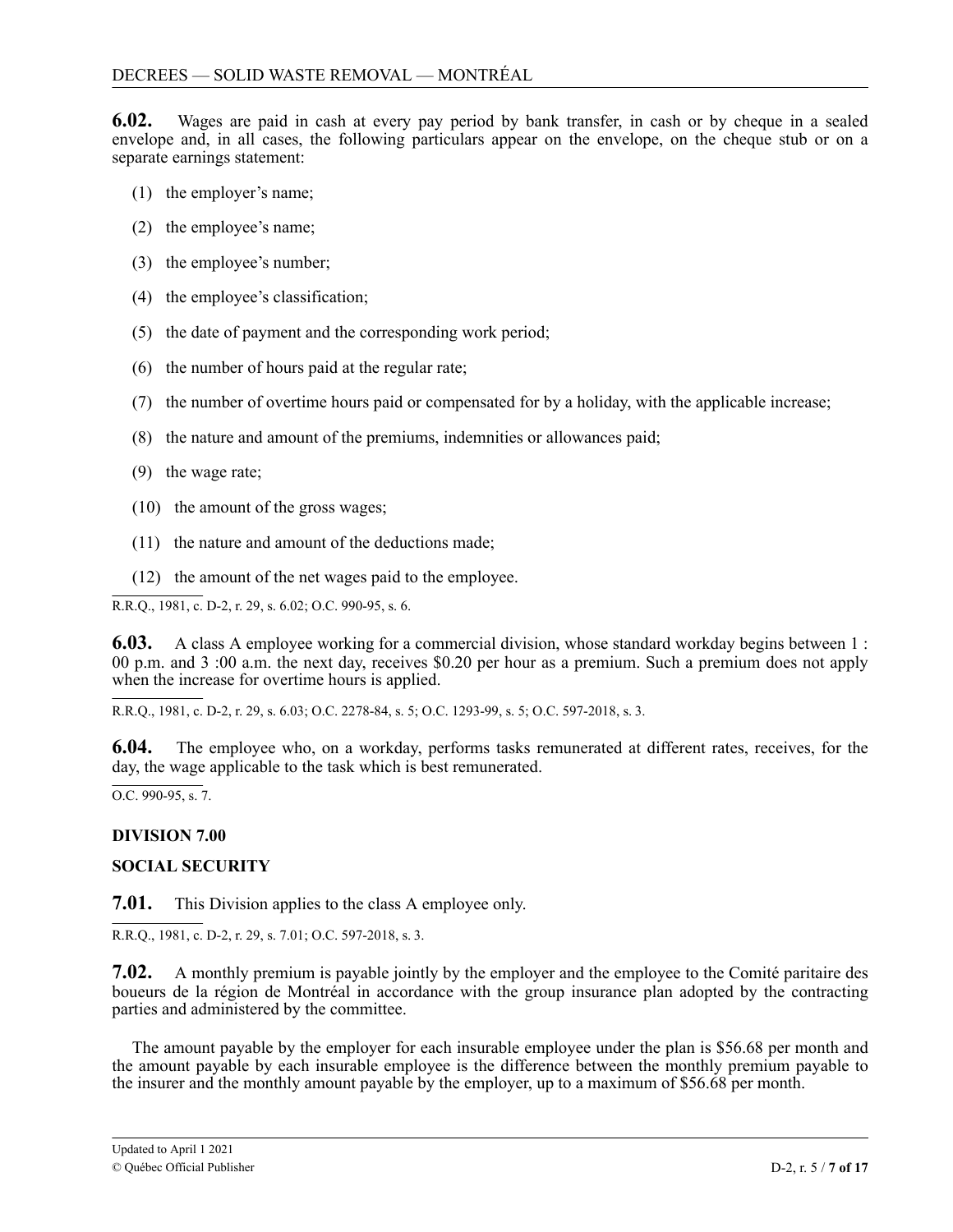<span id="page-7-0"></span>Beyond that amount, any increase in the monthly premium is shared equally between the employer and the employee. However, the monthly premium payable jointly by the parties may not exceed \$150.

The amount payable by the employee may vary according to the insurance coverage chosen by the employee. The employer deducts the amount payable from the wages of each insurable employee.

R.R.Q., 1981, c. D-2, r. 29, s. 7.02; O.C. 2316-82, s. 1; O.C. 1479-88, s. 4; O.C. 618-90, s. 3; O.C. 990-95, s. 8; O.C. 1293-99, s. 6; O.C. 761-2015, s. 2.

**7.03.** The employer and the employee do not have to pay the premium for each 30-day period included in the employee's period of invalidity, up to a maximum period of one year.

R.R.Q., 1981, c. D-2, r. 29, s. 7.03; O.C. 761-2015, s. 3.

**7.04.** Any medical examination requested by the employer is complied with by all employees and the employer pays for such examination.

R.R.Q., 1981, c. D-2, r. 29, s. 7.04.

**7.05.** When the employer schedules for the medical examination provided for in section 7.04 a time included during the standard working hours of an employee, he is paid for the time involved at his regular rate of pay.

R.R.Q., 1981, c. D-2, r. 29, s. 7.05.

**7.06.** The insurance contract is submitted to the Autorité des marchés financiers for approval and it is subject to his supervision.

R.R.Q., 1981, c. D-2, r. 29, s. 7.06; O.C. 1124-87, s. 56.

**7.07.** This Division does not apply to the employer whose employees governed by this Decree benefit from a social security plan with provisions that are as advantageous for the employees.

R.R.Q., 1981, c. D-2, r. 29, s. 7.07; O.C. 800-2003, s. 2.

**7.08.** The insurance of an employee terminates at the end of the month during which he terminates his employment. The employer and the employee pay to the Parity Committee the insurance premium for the month during which the employee terminates his employment.

R.R.Q., 1981, c. D-2, r. 29, s. 7.08; O.C. 761-2015, s. 4.

### **DIVISION 8.00**

### **HOLIDAYS**

**8.01.** The 24th of June is a general holiday with pay, pursuant to the National Holiday Act (chapter F-1.1).

R.R.Q., 1981, c. D-2, r. 29, s. 8.01; O.C. 990-95, s. 9.

**8.02.** The class A employee is entitled to the following paid general holidays: 1 and 2 January, Good Friday or Easter Monday, at the option of the employer, the Monday preceding 25 May, 1 July, Labour Day, Thanksgiving, 25 and 26 December.

The class B employee is entitled to the following paid general holidays: 1 and 2 January, Good Friday or Easter Monday, at the option of the employer, 1 July, Thanksgiving, 25 and 26 December.

R.R.Q., 1981, c. D-2, r. 29, s. 8.02; O.C. 2278-84, s. 6; O.C. 1479-88, s. 5; O.C. 990-95, s. 10; O.C. 736-2005, s. 4; O.C. 597-2018, s. 4.

-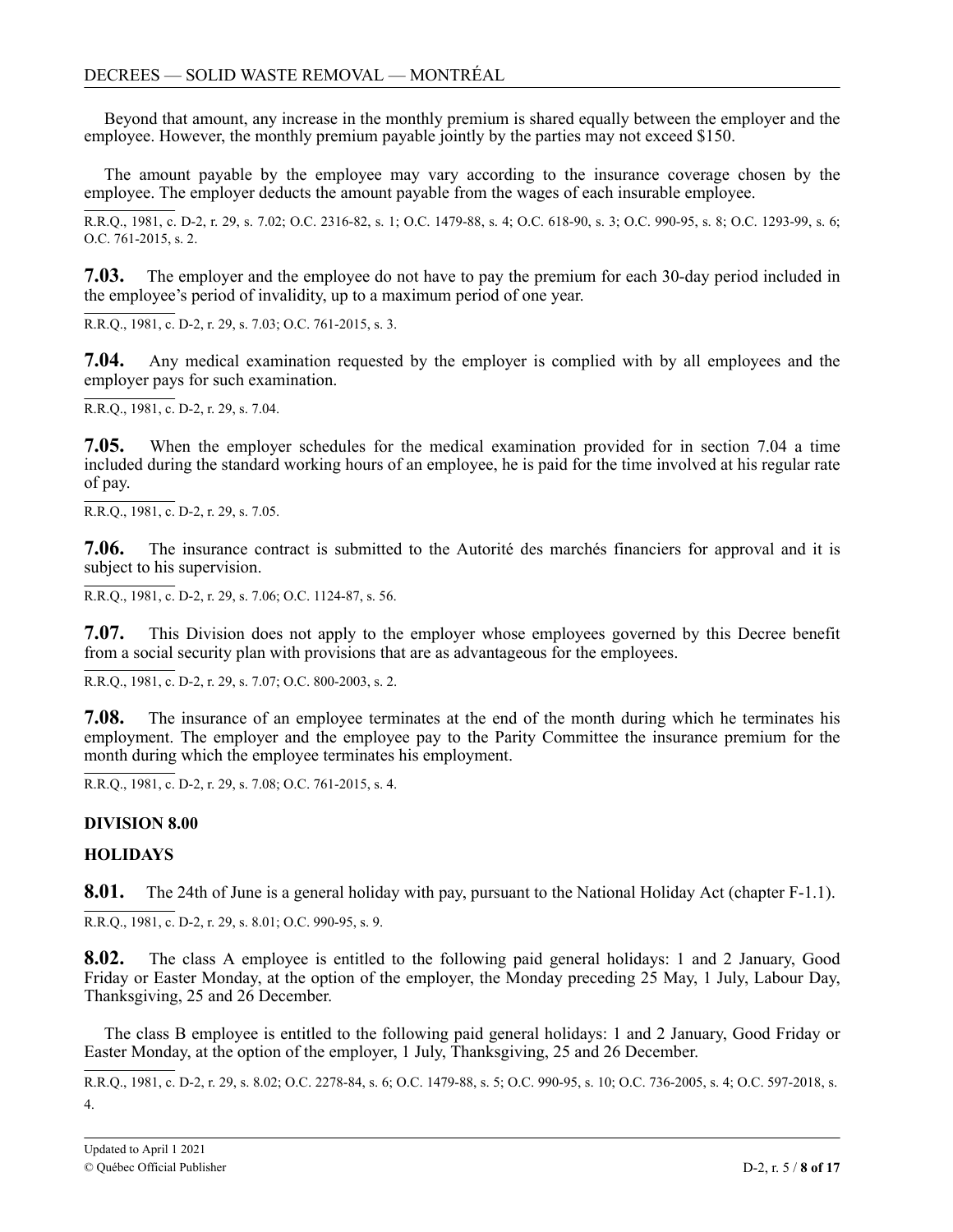<span id="page-8-0"></span>**8.03.** The employer may carry over the celebration of 2 January, Good Friday or 26 December to another day, if he fulfills the prior conditions of notifying in writing the Parity Committee and posting a copy of such notice for 3 working days during the week preceding the holiday to be carried over.

R.R.Q., 1981, c. D-2, r. 29, s. 8.03.

**8.04.** The holiday pay is payable to the employee who worked on the holiday, at his employer's request. It is also payable to the employee who worked on the workday preceding and following the holiday and on the collection day, doubled because of the holiday.

R.R.Q., 1981, c. D-2, r. 29, s. 8.04; O.C. 990-95, s. 11; O.C. 1293-99, s. 7.

**8.05.** The indemnity paid to the class A employee for a paid general holiday is equal to 9 times his regular hourly rate or to 8 times the hourly rate of this employee if the holiday falls on a Sunday.

For the class B employee, the employer must pay an indemnity equal to 1/20 of the wages earned during the 4 complete weeks of pay preceding the week of the holiday, excluding overtime hours.

To benefit from a paid general holiday, an employee must not have been absent from work without the employer's authorization or without valid cause on the working day preceding or on the working day following the holiday.

R.R.Q., 1981, c. D-2, r. 29, s. 8.05; O.C. 2278-84, s. 7; O.C. 1479-88, s. 6; O.C. 990-95, s. 12; O.C. 1293-99, s. 8; O.C. 736-2005, s. 5; O.C. 597-2018, s. 4.

8.06. to his annual vacation pay. He may then take an extra day of vacation. 8.06. When a holiday falls during an employee's annual vacation, he receives the holiday pay in addition

2  $\mathbf{k}$  $\overline{\phantom{a}}$ R.R.Q., 1981, c. D-2, r. 29, s. 8.06.

 $\overline{a}$ 8.07. The class A employee does not have to work after 9:30 p.m. on Christmas eve and New Year's eve. 19<br>2

R.R.Q., 1981, c. D-2, r. 29, s. 8.07; O.C. 597-2018, s. 5.

# 0 **DIVISION 9.00**

#### $\overline{1}$ 8 **ANNUAL VACATION**

**9.01.** The qualifying period extends from 1 January to 31 December of the preceding year.

. R.R.Q., 1981, c. D-2, r. 29, s. 9.01.

**9.02.** The employee who, on 1 January, has less than 1 year of continuous service with his employer, is entitled to 1 day of vacation with pay per month of continuous service but the vacation cannot exceed 2 weeks. The vacation pay is 4% of the employee's earnings during the qualifying period.

R.R.Q., 1981, c. D-2, r. 29, s. 9.02.

**9.03.** The employee who, on 1 January, has 1 year of continuous service with his employer, is entitled to 2 continuous weeks of vacation pay equal to 4% of the employee's earnings during the qualifying period.

R.R.Q., 1981, c. D-2, r. 29, s. 9.03; O.C. 736-2005, s. 6.

**9.03.1.** The employee referred to in section 9.03 is also entitled, where the employee so requests, to an additional annual leave without pay equal to the number of days required to increase his annual leave to 3 weeks.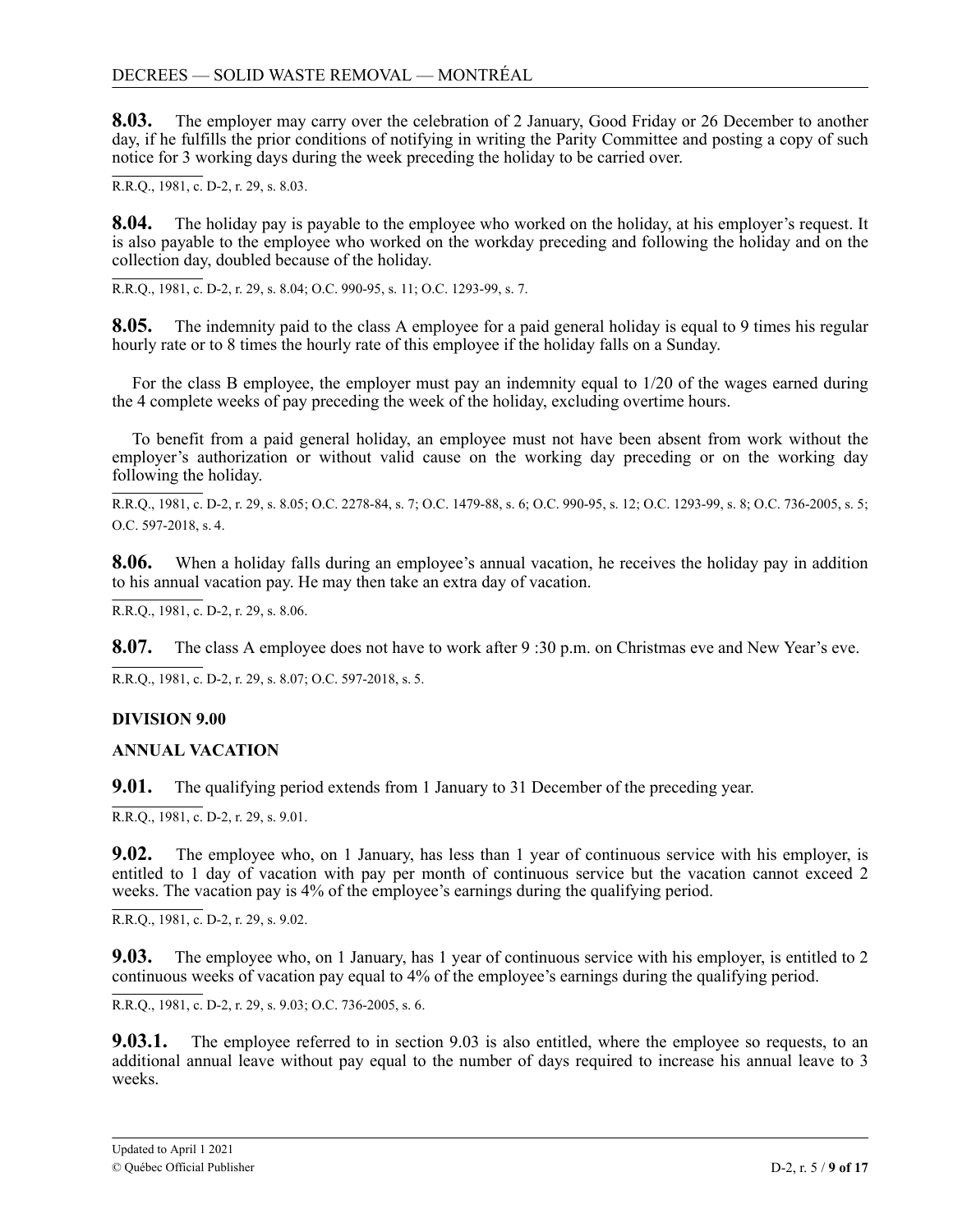<span id="page-9-0"></span>Such additional leave need not follow immediately a leave under section 9.03 and it may not be divided, or be replaced by a compensatory indemnity.

O.C. 288-2021, s. 2.

9.04. - 3 continuous weeks of vacation with pay. The vacation pay is equal to 6% of the employee's earnings during the qualifying period. **9.04.** The employee who, on 1 January, has 3 years of continuous service with his employer, is entitled to

 $\overline{a}$ R.R.Q., 1981, c. D-2, r. 29, s. 9.04; O.C. 736-2005, s. 7; O.C. 597-2018, s. 5; O.C. 288-2021, s. 3.

**9.05.** *(Implicitly revoked).*

R.R.Q., 1981, c. D-2, r. 29, s. 9.05.

 $\sum_{i=1}^{n}$ before the preceding 1 January, if not taken, plus the pay owing to him for the period elapsed since the said 2 **9.06.** When the employment of an employee terminates, he receives the annual vacation pay acquired date.

R.R.Q., 1981, c. D-2, r. 29, s. 9.06.

**9.07.** The employee receives his vacation pay before he leaves on vacation.

R.R.Q., 1981, c. D-2, r. 29, s. 9.07.

### **9.08.** *(Implicitly revoked).*

 $\overline{O.C. 2278-84. s. 8}.$ 

**9.09.** A class A employee who, on 1 January, has 14 years of continuous service with his employer, is entitled to 4 weeks of vacation with pay. The vacation pay is equal to 8% of the employee's earnings during the qualifying period.

O.C. 2278-84, s. 8; O.C. 597-2018, s. 5.

### 7 **DIVISION 10.00**

### 2 **MISCELLANEOUS LEAVES**

1 **10.01.** A class A employee is entitled to a paid leave of 3 days, including the day of the funeral, on the occasion of the death of his spouse, father, mother, child or the child of his spouse, brother or sister, or the father or mother of his spouse. He may also be absent for 2 additional days on such occasion, but without pay.

R.R.Q., 1981, c. D-2, r. 29, s. 10.01; O.C. 990-95, s. 13; O.C. 736-2005, s. 8; O.C. 597-2018, s. 5; O.C. 288-2021, s. 4.

10.02. A class A employee is entitled to a leave of 1 day with pay on the occasion of the death or funeral of a brother or sister of his consort.

R.R.Q., 1981, c. D-2, r. 29, s. 10.02; O.C. 990-95, s. 13; O.C. 597-2018, s. 5.

10.03. An employee mentioned in sections 10.01 and 10.02 receives 9 times his hourly wage for each day of leave if that day is a workday for him.

7

8

0 R.R.Q., 1981, c. D-2, r. 29, s. 10.03; O.C. 990-95, s. 13; O.C. 1293-99, s. 9.

## **10.04.** *(Revoked).*

R.R.Q., 1981, c. D-2, r. 29, s. 10.04; O.C. 990-95, s. 13; O.C. 736-2005, s. 9; O.C. 597-2018, s. 5; O.C. 288-2021, s. 5.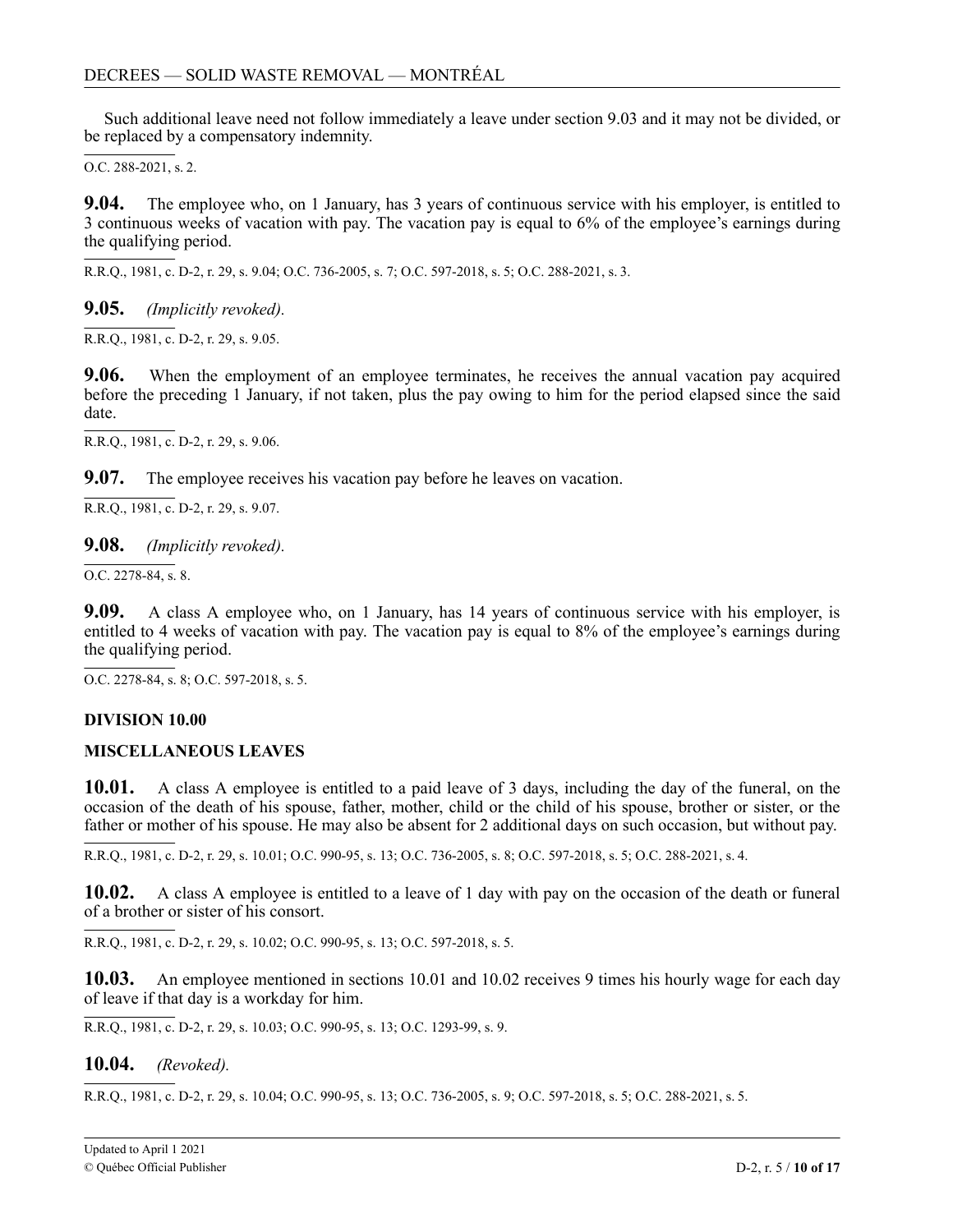**10.05.** A class B employee is entitled to a leave of 2 days with pay on the occasion of the death or funeral of his consort, child or consort's child, or of his father, mother, brother or sister. He may also be absent for 3 additional days on such occasion, but without pay.

R.R.Q., 1981, c. D-2, r. 29, s. 10.05; O.C. 990-95, s. 13; O.C. 736-2005, s. 10; O.C. 597-2018, s. 6; O.C. 288-2021, s. 6.

10.06. A class B employee may be absent from work for 1 day, without pay, on the occasion of the death or funeral of the father, mother, brother or sister of his consort.

O.C. 990-95, s. 13; O.C. 597-2018, s. 6.

10.07. An employee may be absent from work for 1 day, without pay, on the occasion of the death or funeral of a son-in-law or daughter-in-law, or of one of his grandparents or grandchildren.

 $\overline{OC}$ , 990-95, s. 13.

**10.08.** In the cases mentioned in sections 10.01, 10.02, 10.04, 10.05, 10.06 and 10.07, the employee shall notify the employer of his absence as soon as possible.

 $\overline{O.C. 990-95. s. 13.}$ 

**10.09.** The employee may be absent from work for 1 day without reduction of wages, on the day of his wedding or civil union.

An employee may also be absent from work, without pay, on the wedding day or civil union of 1 of his children, of his father, mother, brother or sister, or of his consort's child.

The employee shall notify his employer of his intention to be absent from work at least 1 week in advance.

O.C. 990-95, s. 13; O.C. 736-2005, s. 11.

**10.10.** The employee may be absent from work for 5 days on the occasion of the birth of his child, the adoption of a child or the termination of pregnancy in or after the twentieth week of pregnancy. The first 2 days of absence are paid.

That leave may be taken as separate days at the employee's request and may not be taken later than 15 days after the child arrives at the residence of his father or mother or if such is the case, the termination of pregnancy.

The employee shall notify his employer of his absence as soon as possible.

O.C. 990-95, s. 13; O.C. 736-2005, s. 12; O.C. 288-2021, s. 7.

10.11. The paid leaves provided for in this Division shall be paid to an employee who was supposed to work, according to his regular schedule, subject to the Act respecting labour standards (chapter N-1.1).

O.C. 990-95, s. 13.

10.12. An employee may be absent from work for 10 days per year to fulfil obligations relating to the custody, health or education of the employee's child or the child of the employee's spouse, or because of the state of health of a relative or a person for whom the employee acts as a caregiver, as attested by a professional working in the health and social services sector and governed by the Professional Code (chapter C-26).

The leave may be divided into days. A day may also be divided if the employer consents thereto.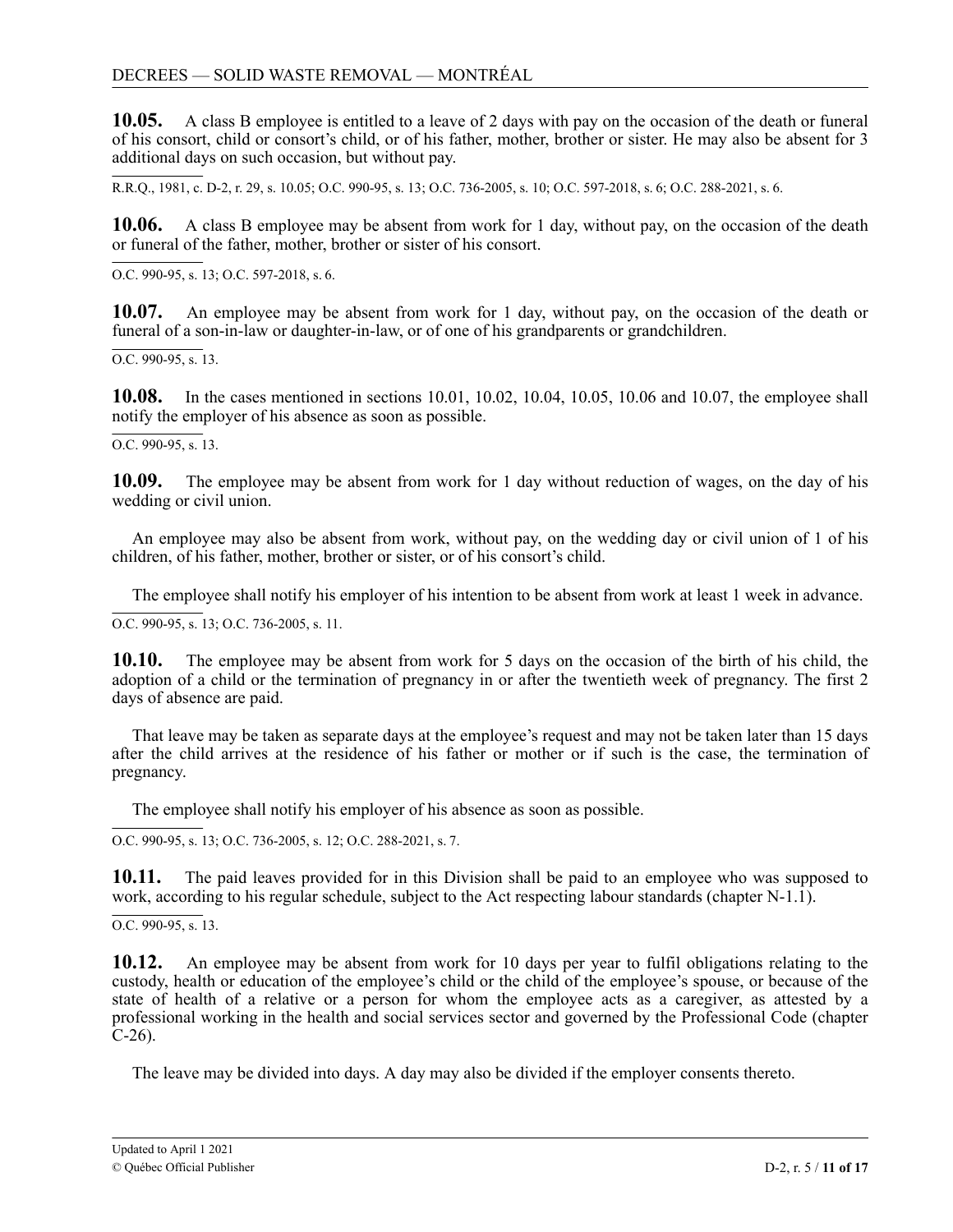<span id="page-11-0"></span>If it is warranted, by the duration of the absence for instance, the employer may request that the employee furnish a document attesting to the reasons for the absence.

The employee must advise the employer of his absence as soon as possible and take the reasonable steps within his power to limit the leave and the duration of the leave.

The first 2 days taken annually are remunerated according to the calculation formula described in the first paragraph of section 8.05, with respect to class A employees, and according to the calculation formula described in the second paragraph of section 8.05, with respect to class B employees, with any adjustments required in the case of division. The employee becomes entitled to such remuneration on being credited with 3 months of uninterrupted service, even if the employee was absent previously.

O.C. 288-2021, s. 8.

 $10.13.$ absences authorized according to section 79.1 of the Act respecting labour standards (chapter N-1.1). Despite 2 the foregoing, the employer is not required to pay more than 2 days of absence in the same year where the employee is absent for any of the reasons provided for in section 79.1 of the Act respecting labour standards 2 or section 10.12. **10.13.** The right provided for in the fifth paragraph of section 10.12 applies in the same manner to

<sup>1</sup> O.C. 288-2021, s. 8.

## 8 **DIVISION 11.00**

### 2 **OTHER LABOUR STANDARDS**

11.01. amount from the wages of this employee for the purchase, use or cleaning of the uniform. When an employer obliges an employee to wear a uniform, he may not deduct any minimum

 $R.R.O., 1981, c. D-2, r. 29, s. 11.01.$ 

**11.02.** The employer shall supply the employee who so requests any documents respecting labour standards received from the Commission des normes, de l'équité, de la santé et de la sécurité du travail instituted under section 4 of the Act respecting labour standards (chapter N-1.1).

R.R.Q., 1981, c. D-2, r. 29, s. 11.02.

### **DIVISION 12.00**

#### **ADVANCE NOTICE AND WORK CERTIFICATE**

12.01. Except in the case of a contract with a specific duration, an employee who has at least 3 months of . continuous service with the same employer is entitled to a written advance notice before he is dismissed or layed off for at least 6 months. Similarly, an employee who has at least 3 months of continuous service with . the same employer shall give a written advance notice to his employer if he wants to quit his employment.

year of continuous service, 2 weeks if he has from 1 to 5 years of continuous service, 4 weeks if he has from 5 ر<br>10 1 The advance notice provided for in the first paragraph consists of 1 week if the employee has less than 1 to 10 years of continuous service, and 8 weeks if he has 10 years or more of continuous service.

The notice does not apply to an employee:

- (1) whose contract for a given period or a given firm has expired;
- (2) who has committed a serious offence;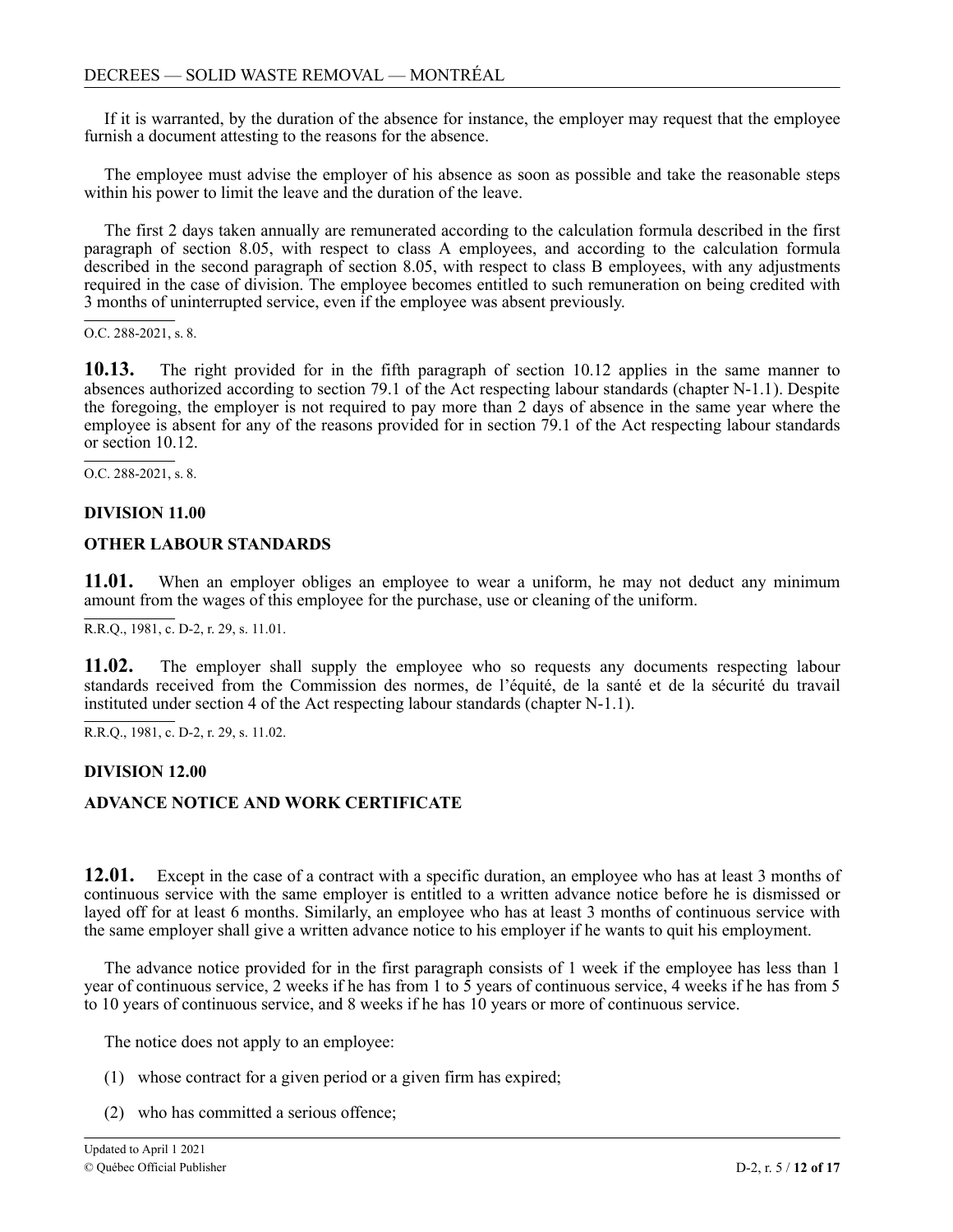<span id="page-12-0"></span>(3) whose contract was terminated or who was laid off because of a fortuitous event.

R.R.Q., 1981, c. D-2, r. 29, s. 12.01; O.C. 2278-84, s. 9; O.C. 990-95, s. 14.

**12.02.** An employer who does not give the notice prescribed by section 12.01 or who gives a notice of an unsufficient length of time shall pay the employee a compensation equal to his regular wage, excluding overtime, for a period equal to that of the advance notice or the remaining period covered by the notice to which he was entitled.

The compensation shall be paid at the time the employment is terminated or at the time the employee is laid off for a period expected to last more than 6 months, or at the end of a period of 6 months for a layoff of indetermined duration or a layoff expected to last less than 6 months but which exceeds that period.

O.C. 2278-84, s. 9; O.C. 990-95, s. 15.

**12.03.** At the expiry of the work contract, the employee may require from his employer a work certificate stating only the nature and duration of his employment, the dates when he took up and gave up his post as well as the employer's name and address. This certificate shall not mention the employee's behaviour or the quality of his work.

O.C. 2278-84, s. 9; O.C. 1479-88, s. 7.

### **DIVISION 13.00**

#### **TERM**

 $13.01.$ . year unless one of the contracting parties opposes the renewal by sending written notice to that effect to the Minister of Labour and to the other contracting parties during November of the year 2020 or during November of any subsequent year. **13.01.** This Decree remains in force until 1 May 2021. Thereafter, it is automatically renewed from year to

 $\overline{a}$ 8 O.C. 2278-84, s. 9; O.C. 1479-88, s. 8; O.C. 618-90, s. 4; O.C. 990-95, s. 16; O.C. 1531-96, s. 1; O.C. 1293-99, s. 10; O.C. 489-2007; 5 O.C. 597-2018, s. 7.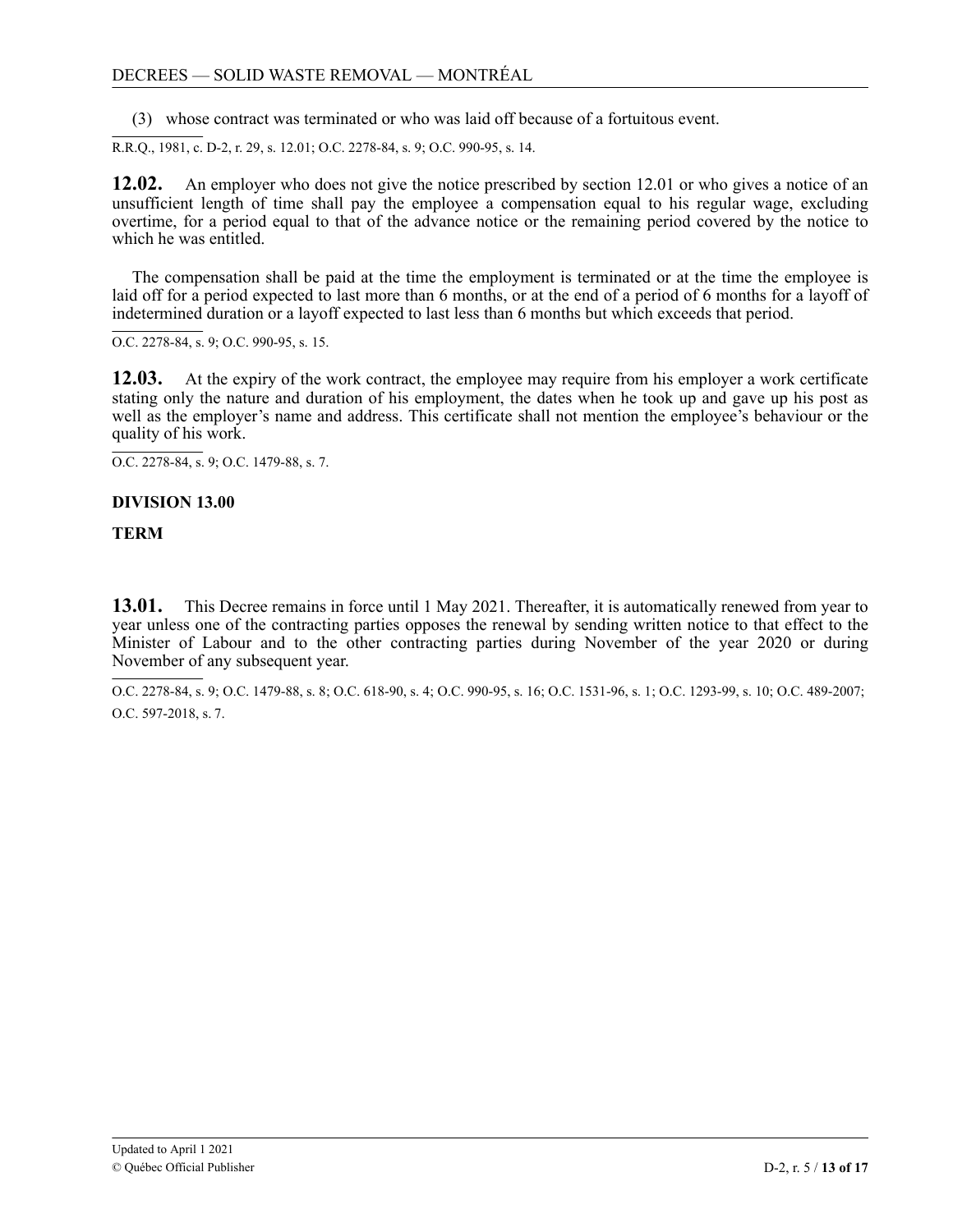### **SCHEDULE I**

*(s. 2.01)*

REGION 06 — MONTRÉAL

#### **Hors municipalité régionale de comté**

Baie-d'Urfé, Beaconsfield, Côte-Saint-Luc, Dollard-Des Ormeaux, Dorval, Hampstead, Kirkland, L'Île-Dorval, Montréal, Montréal-Est, Montréal-Ouest, Mont-Royal, Pointe-Claire, Sainte-Anne-de-Bellevue, Senneville et Westmount.

RÉGION 13 — LAVAL

#### **Municipalité régionale de comté de Laval**

Laval.

RÉGION 14 — LANAUDIÈRE

### **Municipalité régionale de comté de D'Autray**

Berthierville, Lanoraie, Lavaltrie, La Visitation-de-L'Île-Dupas, Mandeville, Saint-Barthélémy, Saint-Cléophas-de-Brandon, Saint-Cuthbert, Saint-Didace, Sainte-Élisabeth, Sainte-Geneviève-de-Berthier, Saint-Gabriel, Saint-Gabriel-de-Brandon, Saint-Ignace-de-Loyola, Saint-Norbert.

#### **Municipalité régionale de comté de Joliette**

Crabtree, Joliette, Notre-Dame-de-Lourdes, Notre-Dame-des-Prairies, Saint-Ambroise-de-Kildare, Saint-Charles-Borromée, Sainte-Mélanie, Saint-Paul, Saint-Pierre, Saint-Thomas.

#### **Municipalité régionale de comté de L'Assomption**

Charlemagne, L'Assomption, ville et paroisse de L'Épiphanie, Repentigny, Saint-Sulpice.

#### **Municipalité régionale de comté des Moulins**

Mascouche et Terrebonne.

#### **Municipalité régionale de comté de Matawinie**

Chertsey, Rawdon, Saint-Alphonse-Rodriguez, Saint-Côme, Saint-Damien, Sainte-Béatrix, Sainte-Émélie-del'Énergie, Sainte-Marcelline-de-Kildare, Saint-Félix-de-Valois, Saint-Jean-de-Matha, Saint-Michel-des-Saints, Saint-Zénon.

#### **Municipalité régionale de comté de Montcalm**

Paroisse et village de Saint-Alexis, Saint-Calixte, Sainte-Julienne, Sainte-Marie-Salomé, Saint-Esprit, Saint-Jacques, Saint-Liguori, Saint-Lin-Laurentides, Saint-Roch-de-L'Achigan, Saint-Roch-Ouest.

RÉGION 15 — LAURENTIDES

#### **Municipalité régionale de comté d'Argenteuil**

Brownsburg-Chatham, Gore, Grenville, Grenville-sur-la-Rouge, Lachute, Mille-Isles, Saint-Andréd'Argenteuil, Wentworth.

#### **Municipalité régionale de comté des Deux-Montagnes**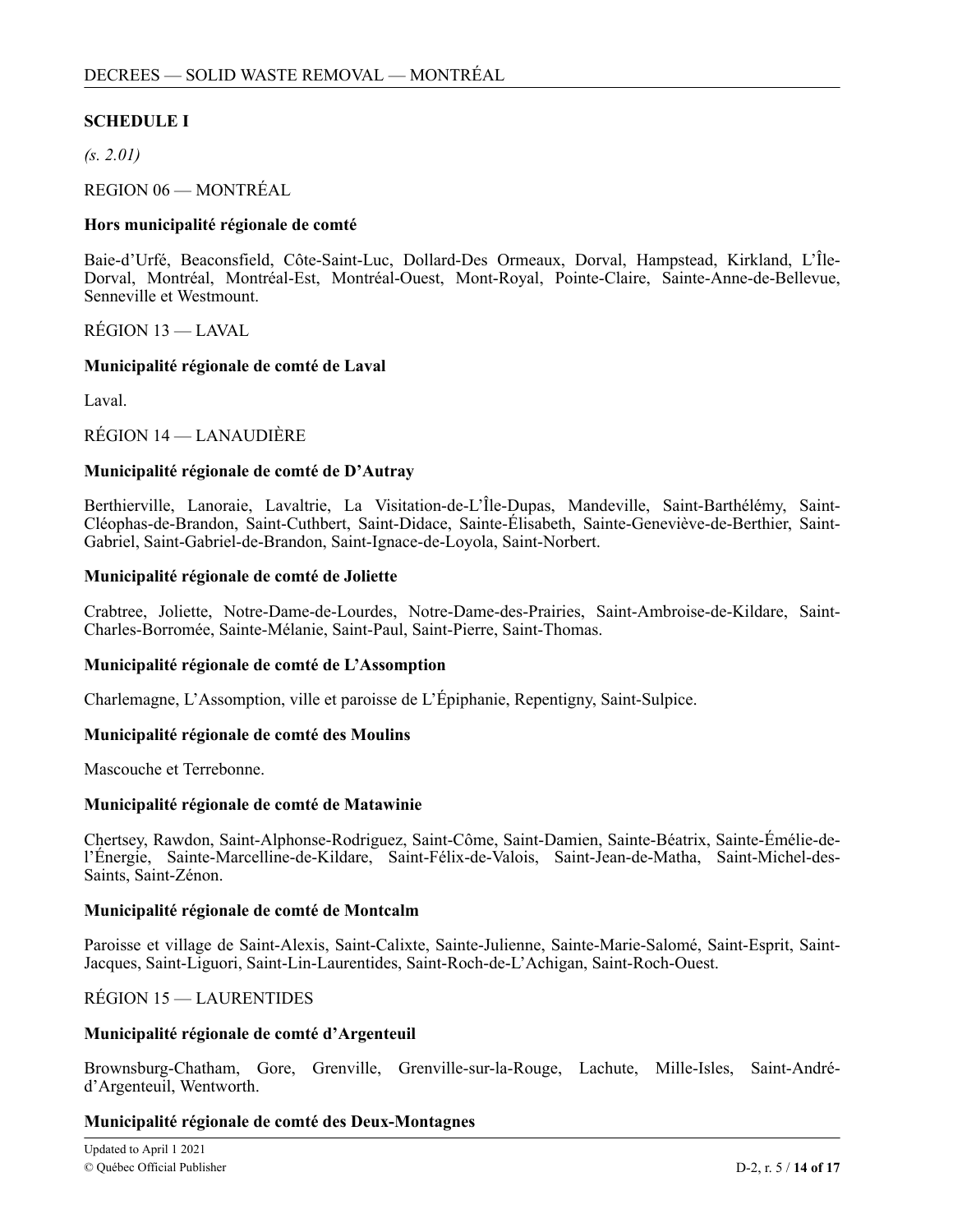Deux-Montagnes, Oka, Pointe-Calumet, Sainte-Marthe-sur-le-Lac, Saint-Eustache, Saint-Joseph-du-Lac, Saint Placide.

### **Muninipalité régionale de comté de La Rivière-du-Nord**

Prévost, Saint-Colomban, Sainte-Sophie, Saint-Hippolyte, Saint-Jérôme.

#### **Municipalité régionale de comté des Laurentides**

Brébeuf, Sainte-Agathe-des-Monts, Val-David, Val-des-Lacs, Val-Morin.

### **Municipalité régionale de comté des Pays-d'en-Haut**

Estérel, Morin-Heights, Piedmont, Saint-Adolphe-d'Howard, Sainte-Adèle, Sainte-Anne-des-Lacs, Sainte-Marguerite-du-Lac-Masson, Saint-Sauveur, Wentworth-Nord.

#### **Municipalité régionale de comté de Matawinie**

Entrelacs.

### **Municipalité régionale de comté de Mirabel**

Mirabel.

### **Municipalité régionale de comté de Thérèse-De Blainville**

Blainville, Boisbriand, Bois-des-Filion, Lorraine, Rosemère, Sainte-Anne-des-Plaines, Sainte-Thérèse.

### RÉGION 16 — MONTÉRÉGIE

#### **Hors municipalité régionale de comté**

Boucherville, Brossard, Longueuil, Saint-Bruno-de-Montarville, Saint-Lambert

#### **Municipalité régionale de comté d'Acton**

Acton Vale, Sainte-Christine, Saint-Nazaire-d'Acton, Saint-Théodore-d'Acton, Upton.

#### **Municipalité régionale de comté de Beauharnois-Salaberry**

Beauharnois, Sainte-Martine, Saint-Étienne-de-Beauharnois, Saint-Louis-de-Gonzague, Saint-Stanislas-de-Kostka, Saint-Urbain-Premier, Salaberry-de-Valleyfield.

### **Municipalité régionale de comté de La Vallée-du-Richelieu**

Beloeil, Carignan, Chambly, McMasterville, Mont-Saint-Hilaire, Otterburn Park, Saint-Antoine-sur-Richelieu, Saint-Basile-le-Grand, Saint-Charles-sur-Richelieu, Saint-Denis-sur-Richelieu, Saint-Jean-Baptiste, Saint-Marc-sur-Richelieu, Saint-Mathieu-de-Beloeil.

#### **Municipalité régionale de comté de Lajemmerais**

Calixa-Lavallée, Contrecoeur, Saint-Amable, Sainte-Julie, Varennes, Verchères.

#### **Municipalité régionale de comté du Bas-Richelieu**

Massueville, Saint-Aimé, Saint-David, Sainte-Anne-de-Sorel, Sainte-Victoire-de-Sorel, Saint-Gérard-Majella, Saint-Joseph-de-Sorel, Saint-Ours, Saint-Robert, Saint-Rock-de-Richelieu, Sorel-Tracy, Yamaska.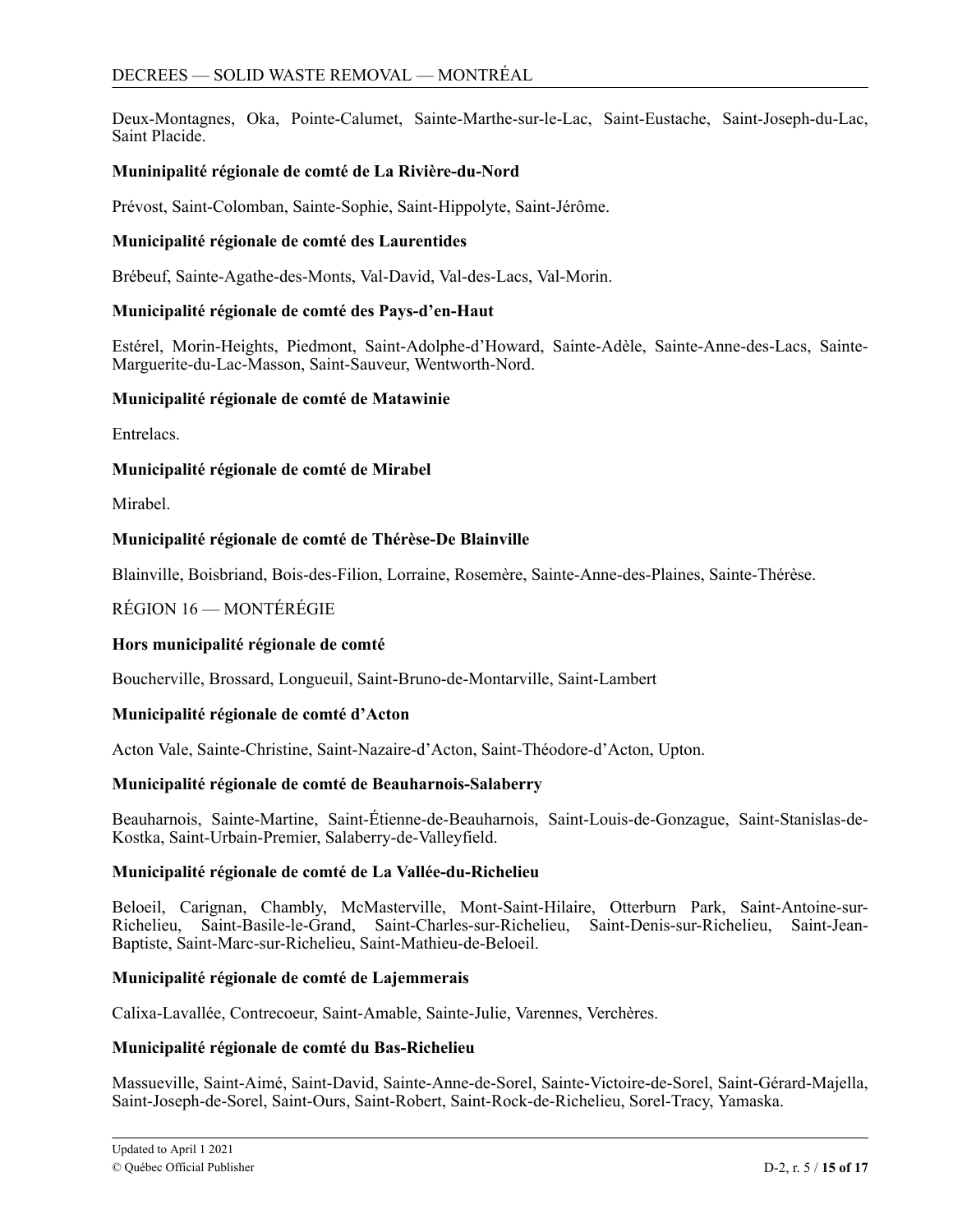#### **Municipalité régionale de comté du Haut-Richelieu**

Henryville, Lacolle, Mont-Saint-Grégoire, Noyan, Saint-Alexandre, Saint-Blaise-sur-Richelieu, Sainte-Annede-Sabrevois, Sainte-Brigide-d'Iberville, Saint-Georges-de-Clarenceville, Saint-Jean-sur-Richelieu, Saint-Paul-de-l'Île-aux-Noix, Saint-Sébastien, Saint-Valentin, Venise-en-Québec.

#### **Municipalité régionale de comté du Haut-Saint-Laurent**

Dundee, Elgin, Franklin, Godmanchester, Havelock, Hinchinbrook, Howick, Huntingdon, Ormstown, Saint-Anicet, Saint-Chrysostome, Sainte-Barbe, Très-Saint-Sacrement.

#### **Municipalité régionale de comté des Jardins-de-Napierville**

Village et canton de Hemmingford, Napierville, Saint-Bernard-de-Lacolle, Saint-Cyprien-de-Napierville, Sainte-Clotilde-de-Châteauguay, Saint-Édouard, Saint-Jacques-le-Mineur, Saint-Michel, Saint-Patrice-de-Sherrington, Saint-Rémi.

#### **Municipalité régionale de comté des Maskoutains**

La Présentation, Saint-Barnabé-Sud, Saint-Bernard-de-Michaudville, Saint-Damase, Saint-Dominique, Sainte-Hélène-de-Bagot, Sainte-Madeleine, Sainte-Marie-Madeleine, Saint-Hugues, Saint-Hyacinthe, Saint-Jude, Saint-Liboire, Saint-Louis, Saint-Marcel-de-Richelieu, Saint-Pie, Saint-Simon.

### **Municipalité régionale de comté de Roussillon**

Candiac, Châteauguay, Delson, La Prairie, Léry, Mercier, Saint-Constant, Sainte-Catherine, Saint-Isidore, Saint-Mathieu, Saint-Philippe.

#### **Municipalité régionale de comté de Rouville**

Marieville, Richelieu, Rougemont, Sainte-Angèle-de-Monnoir, Saint-Mathias-sur-Richelieu.

#### **Municipalité régionale de comté de Vaudreuil-Soulanges**

Coteau-du-Lac, Les Coteaux, Hudson, Les Cèdres, L'Île-Cadieux, L'Île-Perrot, Notre-Dame-de-L'Île-Perrot, Pincourt, Pointe-des-Cascades, Pointe-Fortune, Rigaud, Rivière-Beaudette, Saint-Clet, Sainte-Justine-de-Newton, Sainte-Marthe, Saint-Lazare, Saint-Polycarpe, Saint-Télesphore, Saint-Zotique, Terrasse-Vaudreuil, Très-Saint-Rédempteur, Vaudreuil-Dorion, Vaudreuil-sur-le-Lac.

O.C. 2278-84, s. 9; O.C. 990-95, s. 17.

UPDATES R.R.Q., 1981, c. D-2, r. 29 O.C. 2220-82, 1982 G.O. 2, 3226 O.C. 2316-82, 1982 G.O. 2, 3282 O.C. 2278-84, 1984 G.O. 2, 3642 O.C. 1124-87, 1987 G.O. 2, 3139 O.C. 1479-88, 1988 G.O. 2, 3576 O.C. 180-90, 1990 G.O. 2, 549 O.C. 618-90, 1990 G.O. 2, 1400 O.C. 990-95, 1995 G.O. 2, 2184 O.C. 1531-96, 1996 G.O. 2, 5363 O.C. 757-98, 1998 G.O. 2, 2216 O.C. 1293-99, 1999 G.O. 2, 4481 O.C. 1282-2002, 2002 G.O. 2, 5844 O.C. 800-2003, 2003 G.O. 2, 2236 O.C. 736-2005, 2005 G.O. 2, 3444